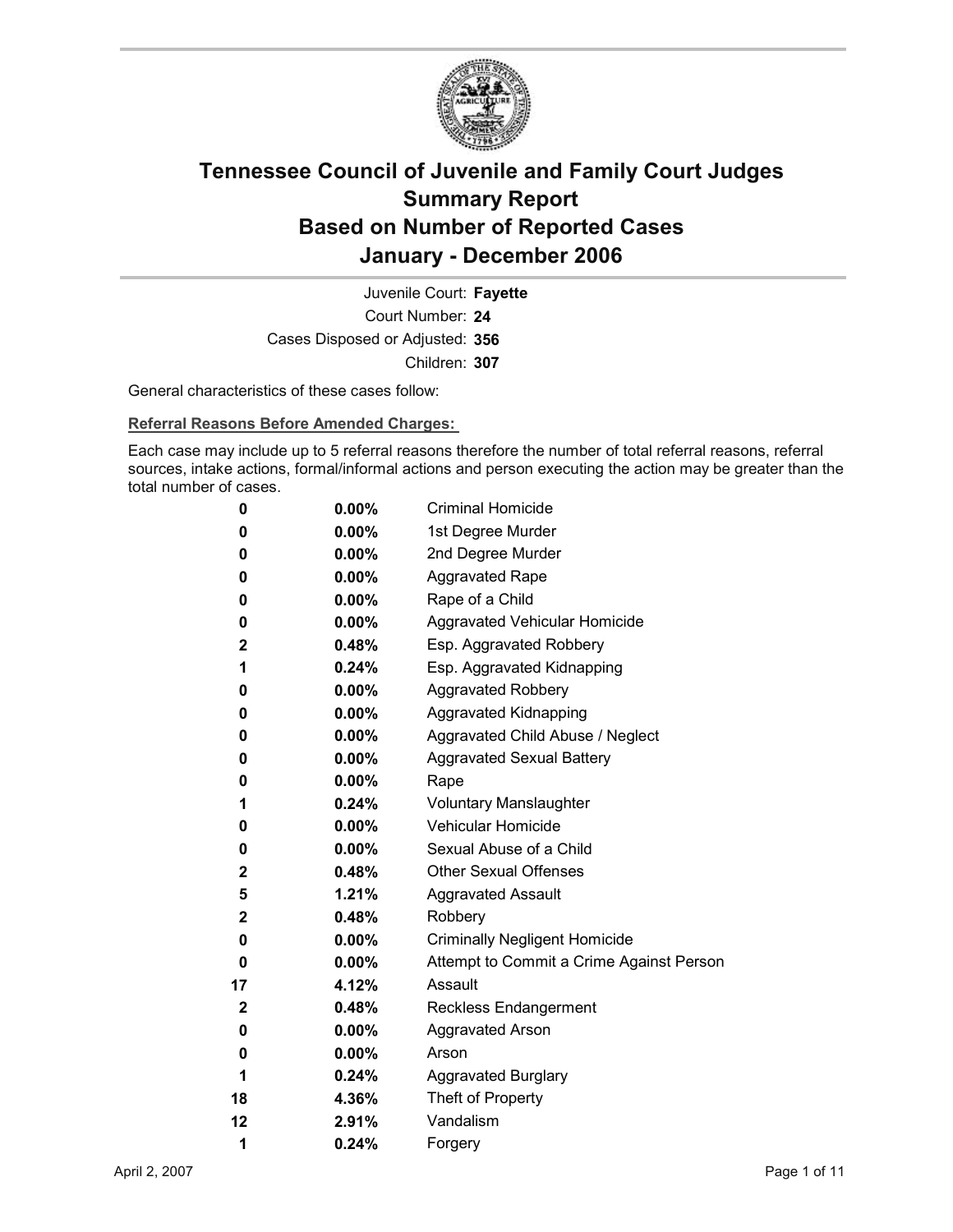

Court Number: **24** Juvenile Court: **Fayette** Cases Disposed or Adjusted: **356** Children: **307**

#### **Referral Reasons Before Amended Charges:**

Each case may include up to 5 referral reasons therefore the number of total referral reasons, referral sources, intake actions, formal/informal actions and person executing the action may be greater than the total number of cases.

| 0            | 0.00%    | <b>Worthless Checks</b>                                     |
|--------------|----------|-------------------------------------------------------------|
| 1            | 0.24%    | Illegal Possession / Fraudulent Use of Credit / Debit Cards |
| 2            | 0.48%    | <b>Burglary</b>                                             |
| 1            | 0.24%    | Unauthorized Use of a Vehicle                               |
| 0            | 0.00%    | <b>Cruelty to Animals</b>                                   |
| 3            | 0.73%    | Sale of Controlled Substances                               |
| 15           | 3.63%    | Other Drug Offenses                                         |
| 15           | 3.63%    | <b>Possession of Controlled Substances</b>                  |
| 0            | $0.00\%$ | <b>Criminal Attempt</b>                                     |
| 0            | 0.00%    | Carrying Weapons on School Property                         |
| 0            | 0.00%    | Unlawful Carrying / Possession of a Weapon                  |
| 0            | 0.00%    | <b>Evading Arrest</b>                                       |
| 0            | 0.00%    | <b>Escape</b>                                               |
| $\mathbf{2}$ | 0.48%    | Driving Under Influence (DUI)                               |
| 11           | 2.66%    | Possession / Consumption of Alcohol                         |
| 1            | 0.24%    | Resisting Stop, Frisk, Halt, Arrest or Search               |
| 0            | $0.00\%$ | <b>Aggravated Criminal Trespass</b>                         |
| 4            | 0.97%    | Harassment                                                  |
| 0            | 0.00%    | Failure to Appear                                           |
| 1            | 0.24%    | Filing a False Police Report                                |
| 0            | $0.00\%$ | Criminal Impersonation                                      |
| 5            | 1.21%    | <b>Disorderly Conduct</b>                                   |
| $\mathbf 2$  | 0.48%    | <b>Criminal Trespass</b>                                    |
| 0            | 0.00%    | Public Intoxication                                         |
| 0            | $0.00\%$ | Gambling                                                    |
| 16           | 3.87%    | <b>Traffic</b>                                              |
| 0            | 0.00%    | <b>Local Ordinances</b>                                     |
| 0            | 0.00%    | Violation of Wildlife Regulations                           |
| 0            | $0.00\%$ | Contempt of Court                                           |
| 5            | 1.21%    | <b>Violation of Probation</b>                               |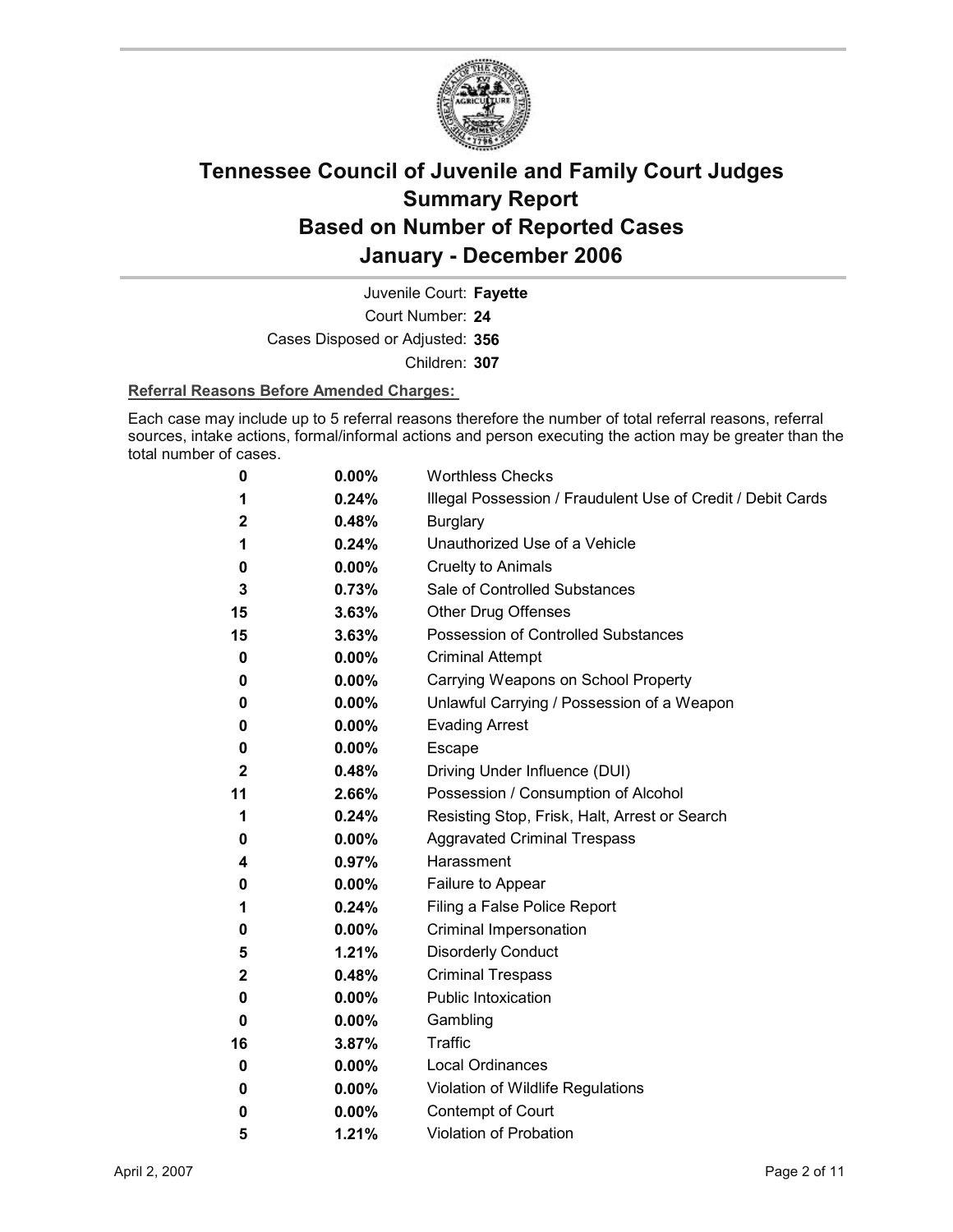

Court Number: **24** Juvenile Court: **Fayette** Cases Disposed or Adjusted: **356** Children: **307**

#### **Referral Reasons Before Amended Charges:**

Each case may include up to 5 referral reasons therefore the number of total referral reasons, referral sources, intake actions, formal/informal actions and person executing the action may be greater than the total number of cases.

| 413         | 100.00%  | <b>Total Referrals</b>                |
|-------------|----------|---------------------------------------|
| 7           | 1.69%    | Other                                 |
| 0           | 0.00%    | <b>Consent to Marry</b>               |
| 0           | 0.00%    | <b>Request for Medical Treatment</b>  |
| 131         | 31.72%   | Child Support                         |
| 0           | $0.00\%$ | Paternity / Legitimation              |
| 9           | 2.18%    | Visitation                            |
| 47          | 11.38%   | Custody                               |
| 4           | 0.97%    | <b>Foster Care Review</b>             |
| 0           | 0.00%    | <b>Administrative Review</b>          |
| 3           | 0.73%    | <b>Judicial Review</b>                |
| 0           | 0.00%    | Violation of Informal Adjustment      |
| 0           | 0.00%    | Violation of Pretrial Diversion       |
|             | 0.24%    | <b>Termination of Parental Rights</b> |
| 4           | 0.97%    | Dependency / Neglect                  |
| $\mathbf 2$ | 0.48%    | <b>Physically Abused Child</b>        |
| 0           | 0.00%    | Sexually Abused Child                 |
| 6           | 1.45%    | Violation of Curfew                   |
| 0           | 0.00%    | Violation of a Valid Court Order      |
| 8           | 1.94%    | Possession of Tobacco Products        |
| 0           | 0.00%    | Out-of-State Runaway                  |
| 0           | 0.00%    | In-State Runaway                      |
| 17          | 4.12%    | <b>Unruly Behavior</b><br>Truancy     |
| 26          | 6.30%    |                                       |
| 0           | 0.00%    | <b>Violation of Aftercare</b>         |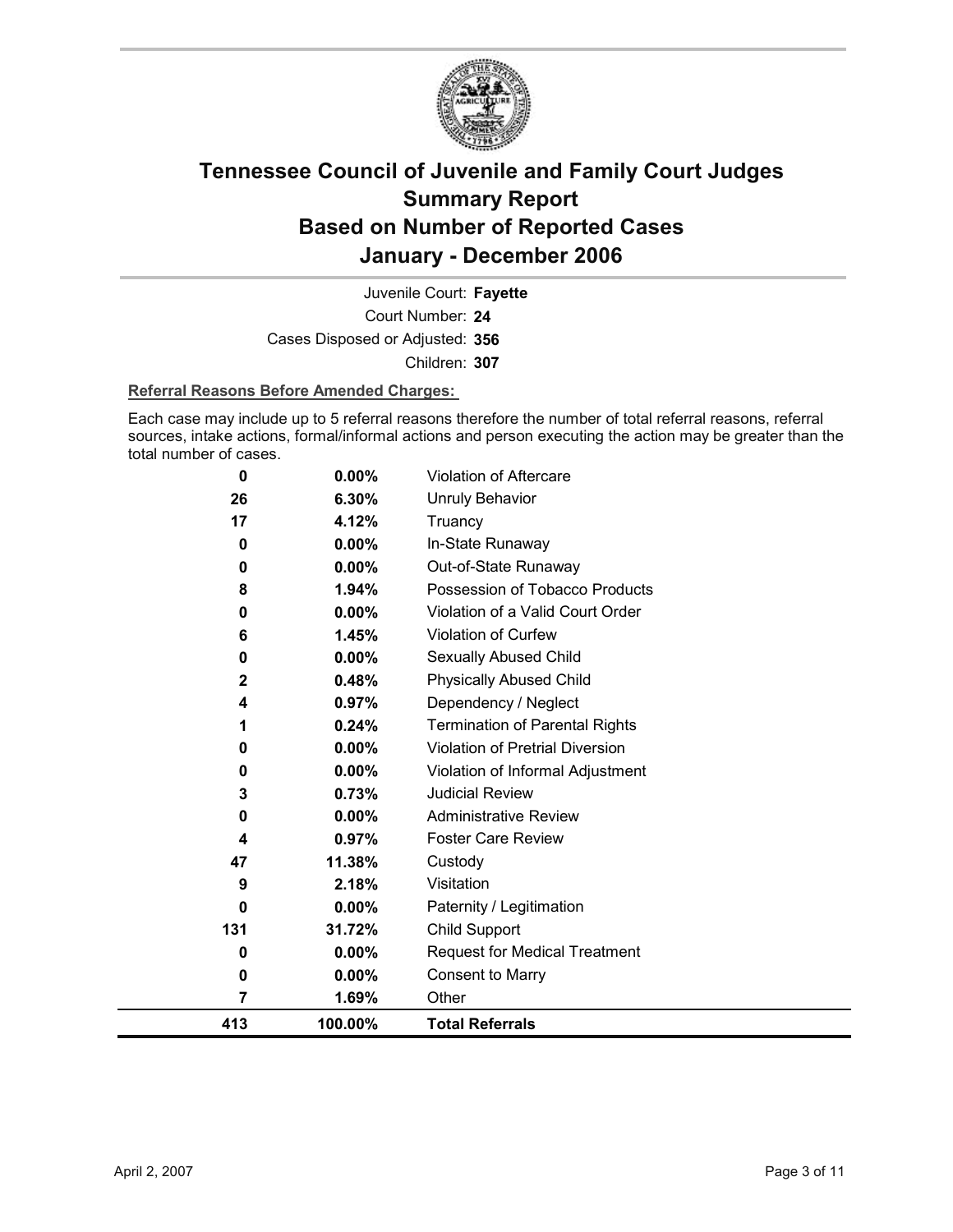

|                     |                                 | Juvenile Court: Fayette           |
|---------------------|---------------------------------|-----------------------------------|
|                     |                                 | Court Number: 24                  |
|                     | Cases Disposed or Adjusted: 356 |                                   |
|                     |                                 | Children: 307                     |
| Referral Sources: 1 |                                 |                                   |
| 154                 | 37.29%                          | Law Enforcement                   |
| 36                  | 8.72%                           | Parents                           |
| 11                  | 2.66%                           | <b>Relatives</b>                  |
| 0                   | 0.00%                           | Self                              |
| 28                  | 6.78%                           | School                            |
| 57                  | 13.80%                          | <b>CSA</b>                        |
| 77                  | 18.64%                          | <b>DCS</b>                        |
| 0                   | 0.00%                           | Other State Department            |
| 1                   | 0.24%                           | <b>District Attorney's Office</b> |
| 4                   | 0.97%                           | <b>Court Staff</b>                |
| 0                   | 0.00%                           | Social Agency                     |
| 0                   | $0.00\%$                        | <b>Other Court</b>                |
| 0                   | 0.00%                           | Victim                            |
| 0                   | $0.00\%$                        | Child & Parent                    |
| 0                   | 0.00%                           | Hospital                          |
| 0                   | 0.00%                           | Unknown                           |
| 45                  | 10.90%                          | Other                             |
| 413                 | 100.00%                         | <b>Total Referral Sources</b>     |

### **Age of Child at Referral: 2**

| 307 | 100.00%  | <b>Total Child Count</b> |  |
|-----|----------|--------------------------|--|
| 0   | $0.00\%$ | Unknown / Not Reported   |  |
| 7   | 2.28%    | Ages 19 and Over         |  |
| 51  | 16.61%   | Ages 17 through 18       |  |
| 60  | 19.54%   | Ages 15 through 16       |  |
| 42  | 13.68%   | Ages 13 through 14       |  |
| 25  | 8.14%    | Ages 11 through 12       |  |
| 122 | 39.74%   | Ages 10 and Under        |  |
|     |          |                          |  |

 $1$  If different than number of Referral Reasons (413), verify accuracy of your court's data.

<sup>2</sup> One child could be counted in multiple categories, verify accuracy of your court's data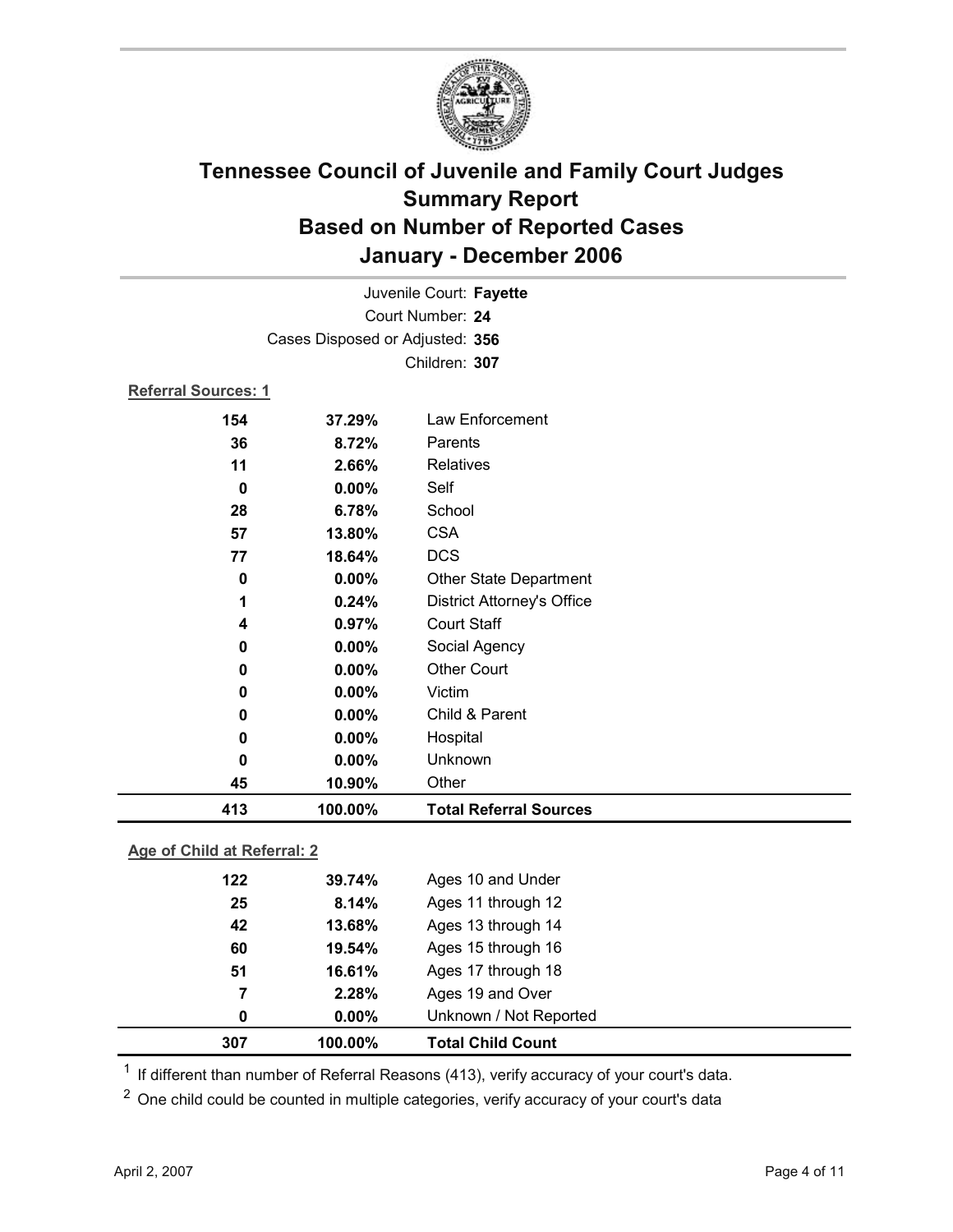

| Juvenile Court: Fayette                 |         |                          |  |  |
|-----------------------------------------|---------|--------------------------|--|--|
|                                         |         | Court Number: 24         |  |  |
| Cases Disposed or Adjusted: 356         |         |                          |  |  |
|                                         |         | Children: 307            |  |  |
| Sex of Child: 1                         |         |                          |  |  |
| 166                                     | 54.07%  | Male                     |  |  |
| 127                                     | 41.37%  | Female                   |  |  |
| 14                                      | 4.56%   | Unknown                  |  |  |
| 307                                     | 100.00% | <b>Total Child Count</b> |  |  |
| Race of Child: 1                        |         |                          |  |  |
| 99                                      | 32.25%  | White                    |  |  |
| 176                                     | 57.33%  | African American         |  |  |
| $\mathbf 0$                             | 0.00%   | Native American          |  |  |
| $\mathbf 0$                             | 0.00%   | Asian                    |  |  |
| 0                                       | 0.00%   | Mixed                    |  |  |
| 32                                      | 10.42%  | Unknown                  |  |  |
| 307                                     | 100.00% | <b>Total Child Count</b> |  |  |
| <b>Hispanic Origin: 1</b>               |         |                          |  |  |
| $\overline{3}$                          | 0.98%   | Yes                      |  |  |
| 169                                     | 55.05%  | No                       |  |  |
| 135                                     | 43.97%  | Unknown                  |  |  |
| 307                                     | 100.00% | <b>Total Child Count</b> |  |  |
| <b>School Enrollment of Children: 1</b> |         |                          |  |  |
| 145                                     | 47.23%  | Yes                      |  |  |
| 75                                      | 24.43%  | <b>No</b>                |  |  |
| 87                                      | 28.34%  | Unknown                  |  |  |
| 307                                     | 100.00% | <b>Total Child Count</b> |  |  |

 $1$  One child could be counted in multiple categories, verify accuracy of your court's data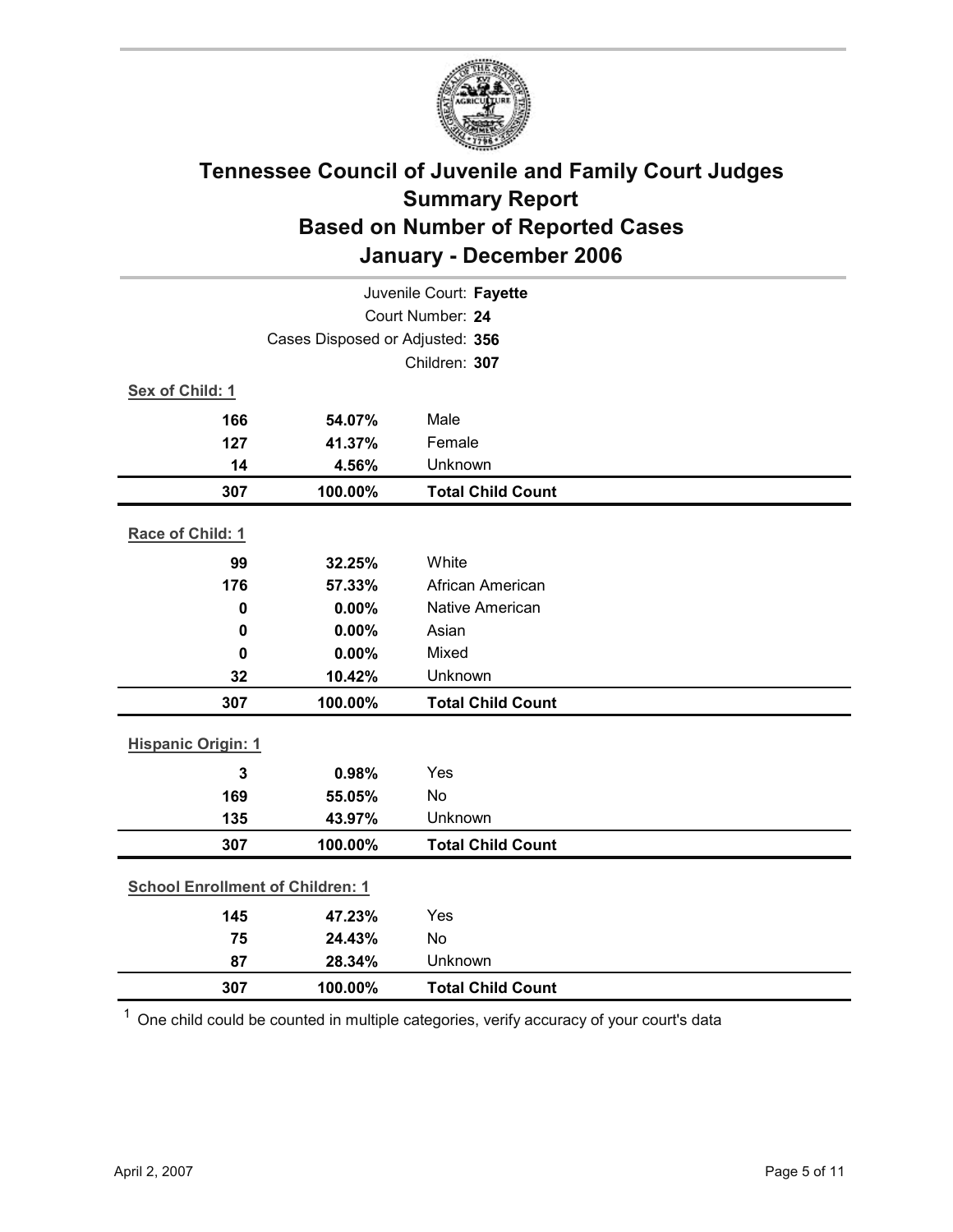

Court Number: **24** Juvenile Court: **Fayette** Cases Disposed or Adjusted: **356** Children: **307**

**Living Arrangement of Child at Time of Referral: 1**

| 307         | 100.00%  | <b>Total Child Count</b>     |
|-------------|----------|------------------------------|
| 5           | 1.63%    | Other                        |
| 10          | 3.26%    | Unknown                      |
| 5           | 1.63%    | Independent                  |
| 0           | $0.00\%$ | In an Institution            |
| 0           | $0.00\%$ | In a Residential Center      |
| 0           | $0.00\%$ | In a Group Home              |
| 4           | 1.30%    | With Foster Family           |
| $\mathbf 2$ | 0.65%    | With Adoptive Parents        |
| 36          | 11.73%   | <b>With Relatives</b>        |
| 18          | 5.86%    | <b>With Father</b>           |
| 193         | 62.87%   | With Mother                  |
| $\mathbf 2$ | 0.65%    | With Mother and Stepfather   |
| 1           | 0.33%    | With Father and Stepmother   |
| 31          | 10.10%   | With Both Biological Parents |
|             |          |                              |

### **Type of Detention: 2**

| 356 | 100.00%  | <b>Total Detention Count</b> |  |
|-----|----------|------------------------------|--|
| 117 | 32.87%   | Other                        |  |
| 239 | 67.13%   | Does Not Apply               |  |
| 0   | $0.00\%$ | <b>Unknown</b>               |  |
| 0   | $0.00\%$ | <b>Psychiatric Hospital</b>  |  |
| 0   | $0.00\%$ | Jail - No Separation         |  |
| 0   | $0.00\%$ | Jail - Partial Separation    |  |
| 0   | $0.00\%$ | Jail - Complete Separation   |  |
| 0   | $0.00\%$ | Juvenile Detention Facility  |  |
| 0   | $0.00\%$ | Non-Secure Placement         |  |
|     |          |                              |  |

 $<sup>1</sup>$  One child could be counted in multiple categories, verify accuracy of your court's data</sup>

 $2$  If different than number of Cases (356) verify accuracy of your court's data.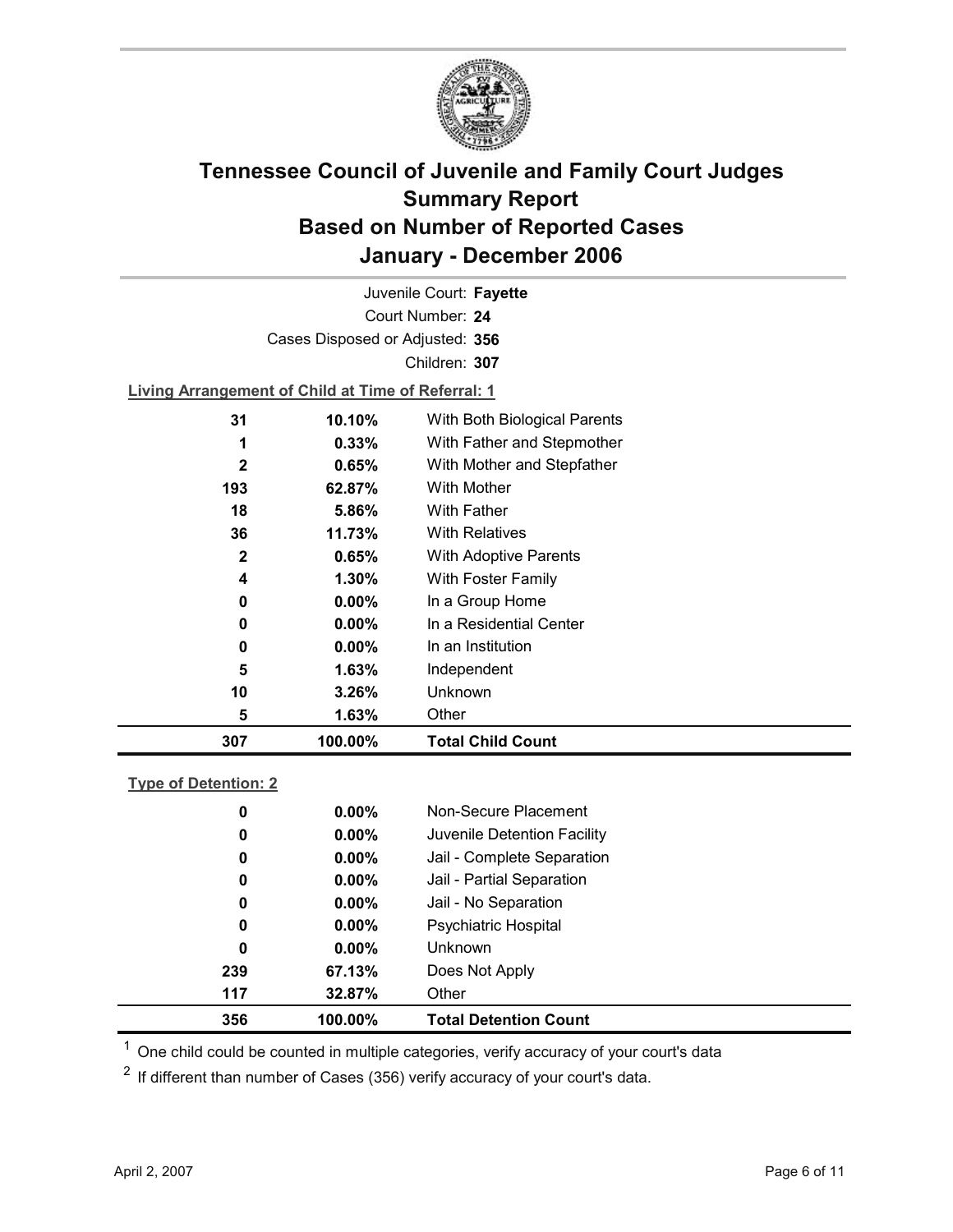

|                          | Juvenile Court: Fayette                            |                                      |  |  |  |
|--------------------------|----------------------------------------------------|--------------------------------------|--|--|--|
|                          | Court Number: 24                                   |                                      |  |  |  |
|                          | Cases Disposed or Adjusted: 356                    |                                      |  |  |  |
|                          |                                                    | Children: 307                        |  |  |  |
|                          | <b>Placement After Secure Detention Hearing: 1</b> |                                      |  |  |  |
| 0                        | 0.00%                                              | Returned to Prior Living Arrangement |  |  |  |
| 0                        | 0.00%                                              | Juvenile Detention Facility          |  |  |  |
| 0                        | $0.00\%$                                           | Jail                                 |  |  |  |
| 0                        | $0.00\%$                                           | Shelter / Group Home                 |  |  |  |
| 0                        | $0.00\%$                                           | <b>Foster Family Home</b>            |  |  |  |
| 0                        | 0.00%                                              | Psychiatric Hospital                 |  |  |  |
| 0                        | 0.00%                                              | Unknown / Not Reported               |  |  |  |
| 240                      | 67.42%                                             | Does Not Apply                       |  |  |  |
| 116                      | 32.58%                                             | Other                                |  |  |  |
|                          |                                                    |                                      |  |  |  |
| 356                      | 100.00%                                            | <b>Total Placement Count</b>         |  |  |  |
|                          |                                                    |                                      |  |  |  |
| <b>Intake Actions: 2</b> |                                                    |                                      |  |  |  |
| 360                      | 87.17%                                             | <b>Petition Filed</b>                |  |  |  |
| 8                        | 1.94%                                              | <b>Motion Filed</b>                  |  |  |  |
| 5                        | 1.21%                                              | <b>Citation Processed</b>            |  |  |  |
| 0                        | $0.00\%$                                           | Notification of Paternity Processed  |  |  |  |
| 0                        | 0.00%                                              | Scheduling of Judicial Review        |  |  |  |
| 0                        | 0.00%                                              | Scheduling of Administrative Review  |  |  |  |
| 4                        | 0.97%                                              | Scheduling of Foster Care Review     |  |  |  |
| 0                        | 0.00%                                              | Unknown                              |  |  |  |
| 0                        | 0.00%                                              | Does Not Apply                       |  |  |  |
| 36<br>413                | 8.72%<br>100.00%                                   | Other<br><b>Total Intake Count</b>   |  |  |  |

 $1$  If different than number of Cases (356) verify accuracy of your court's data.

 $2$  If different than number of Referral Reasons (413), verify accuracy of your court's data.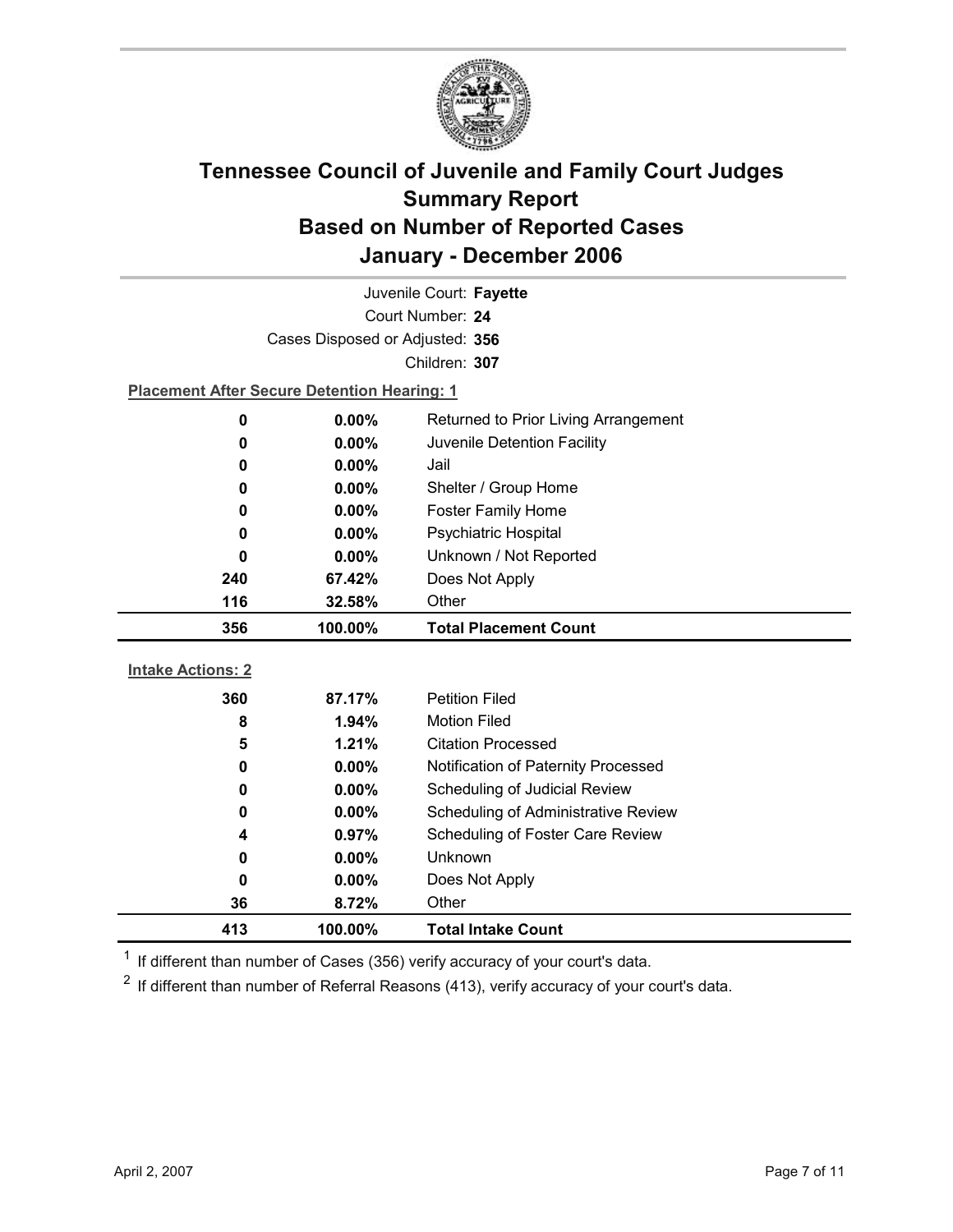

Court Number: **24** Juvenile Court: **Fayette** Cases Disposed or Adjusted: **356** Children: **307**

#### **Last Grade Completed by Child: 1**

| 63                                      | 20.52%  | Too Young for School         |
|-----------------------------------------|---------|------------------------------|
| 7                                       | 2.28%   | Preschool                    |
| 5                                       | 1.63%   | Kindergarten                 |
| $\mathbf 2$                             | 0.65%   | 1st Grade                    |
| 0                                       | 0.00%   | 2nd Grade                    |
| $\mathbf 2$                             | 0.65%   | 3rd Grade                    |
| 3                                       | 0.98%   | 4th Grade                    |
| 1                                       | 0.33%   | 5th Grade                    |
| 1                                       | 0.33%   | 6th Grade                    |
| 1                                       | 0.33%   | 7th Grade                    |
| 4                                       | 1.30%   | 8th Grade                    |
| 5                                       | 1.63%   | 9th Grade                    |
| $\mathbf 2$                             | 0.65%   | 10th Grade                   |
| 7                                       | 2.28%   | 11th Grade                   |
| 0                                       | 0.00%   | 12th Grade                   |
| 0                                       | 0.00%   | Non-Graded Special Ed        |
| 0                                       | 0.00%   | <b>GED</b>                   |
| 3                                       | 0.98%   | Graduated                    |
| 0                                       | 0.00%   | <b>Never Attended School</b> |
| 199                                     | 64.82%  | Unknown                      |
| $\mathbf 2$                             | 0.65%   | Other                        |
| 307                                     | 100.00% | <b>Total Child Count</b>     |
|                                         |         |                              |
| <b>Enrolled in Special Education: 1</b> |         |                              |
| 1                                       | 0.33%   | Yes                          |

| 307 | 100.00% | <b>Total Child Count</b> |  |
|-----|---------|--------------------------|--|
| 226 | 73.62%  | Unknown                  |  |
| 80  | 26.06%  | No                       |  |

 $1$  One child could be counted in multiple categories, verify accuracy of your court's data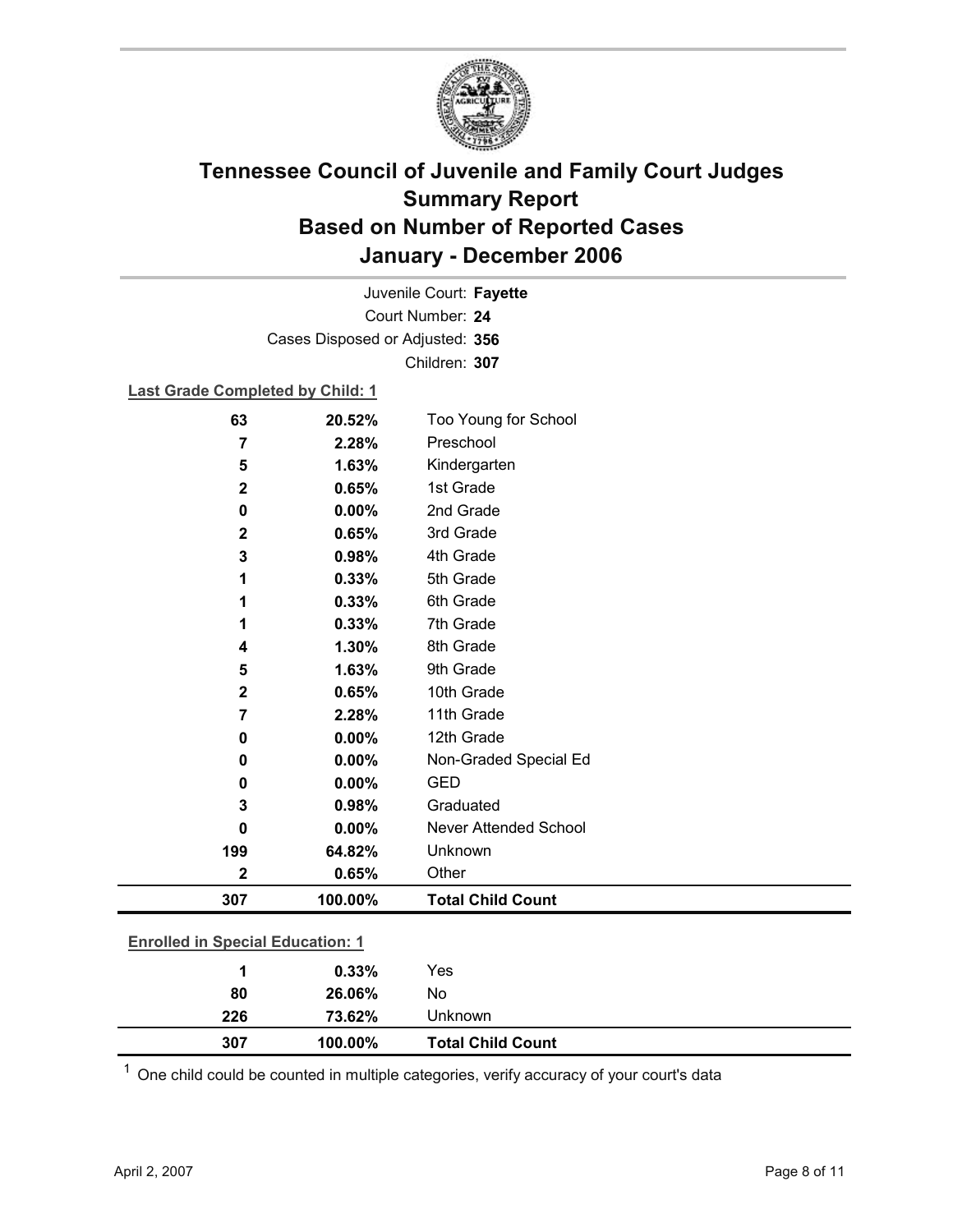

|                              | Juvenile Court: Fayette         |                           |  |  |
|------------------------------|---------------------------------|---------------------------|--|--|
|                              |                                 | Court Number: 24          |  |  |
|                              | Cases Disposed or Adjusted: 356 |                           |  |  |
|                              |                                 | Children: 307             |  |  |
| <b>Action Executed By: 1</b> |                                 |                           |  |  |
| 407                          | 98.55%                          | Judge                     |  |  |
| 0                            | $0.00\%$                        | Referee                   |  |  |
| 6                            | 1.45%                           | <b>YSO</b>                |  |  |
| 0                            | $0.00\%$                        | Other                     |  |  |
| 0                            | $0.00\%$                        | Unknown / Not Reported    |  |  |
| 413                          | 100.00%                         | <b>Total Action Count</b> |  |  |

### **Formal / Informal Actions: 1**

| 0            | $0.00\%$ | Unknown / Not Reported                         |
|--------------|----------|------------------------------------------------|
| 150          | 36.32%   | Other                                          |
| 3            | 0.73%    | Case Held Open                                 |
| 7            | $1.69\%$ | Review Concluded                               |
| 85           | 20.58%   | <b>Special Proceeding</b>                      |
| $\bf{0}$     | $0.00\%$ | Charges Cleared by Transfer to Adult Court     |
| 0            | $0.00\%$ | Transfer to Adult Court Hearing                |
| 0            | $0.00\%$ | <b>Pretrial Diversion</b>                      |
| 0            | $0.00\%$ | Informal Adjustment                            |
| 0            | $0.00\%$ | <b>Complaint Substantiated Mentally III</b>    |
| 4            | 0.97%    | <b>Complaint Substantiated Abused</b>          |
| $\mathbf{2}$ | 0.48%    | Complaint Substantiated Dependent / Neglected  |
| 39           | 9.44%    | <b>Complaint Substantiated Status Offender</b> |
| 119          | 28.81%   | <b>Complaint Substantiated Delinquent</b>      |
| 1            | 0.24%    | Retired / Nolle Prosequi                       |
| 3            | 0.73%    | Dismissed                                      |

 $1$  If different than number of Referral Reasons (413), verify accuracy of your court's data.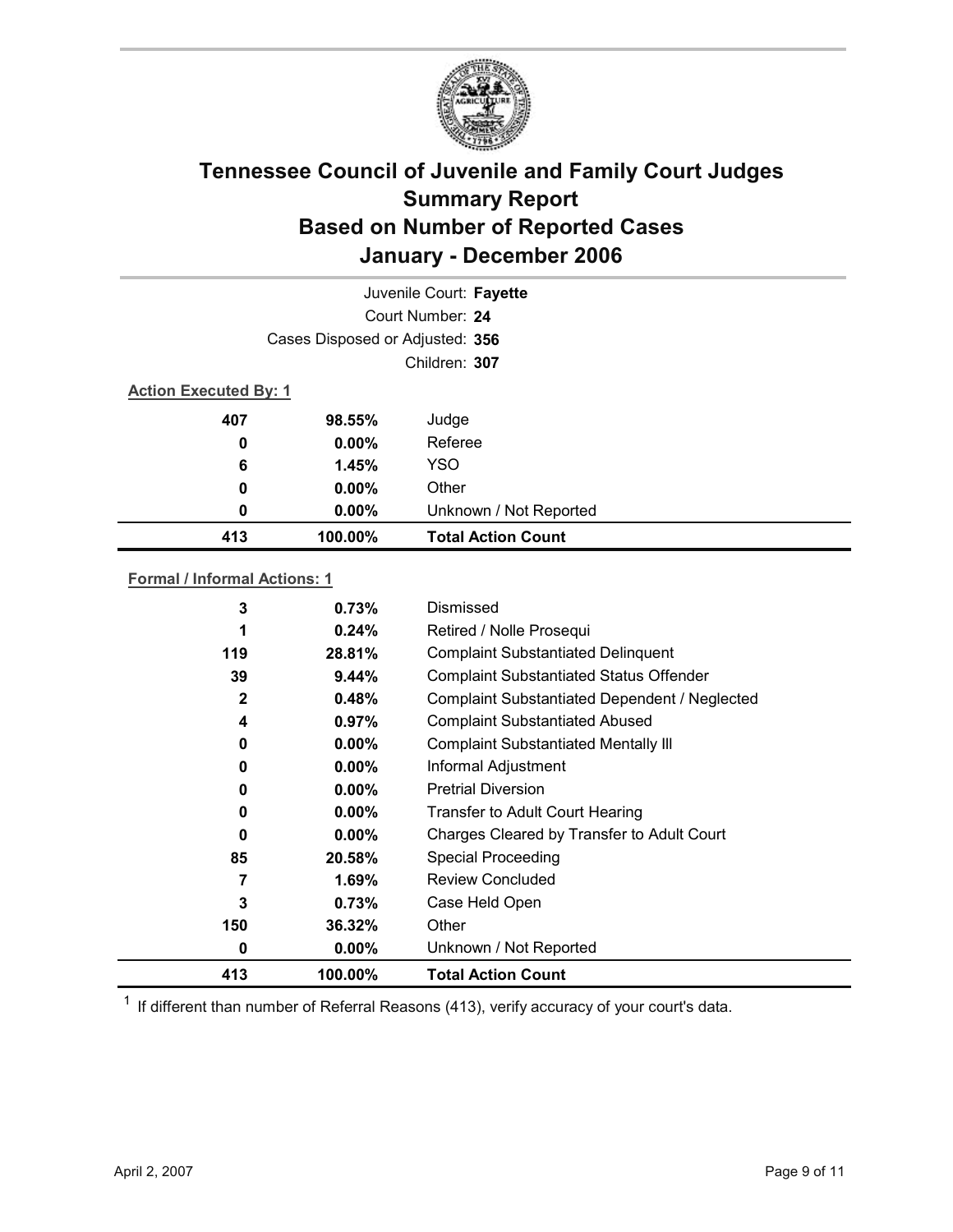

| Juvenile Court: Fayette         |                                                       |                                                      |  |  |  |
|---------------------------------|-------------------------------------------------------|------------------------------------------------------|--|--|--|
| Court Number: 24                |                                                       |                                                      |  |  |  |
| Cases Disposed or Adjusted: 356 |                                                       |                                                      |  |  |  |
| Children: 307                   |                                                       |                                                      |  |  |  |
| <b>Case Outcomes:</b>           | There can be multiple outcomes for one child or case. |                                                      |  |  |  |
| 51                              | 12.62%                                                | Case Dismissed                                       |  |  |  |
| 3                               | 0.74%                                                 | Case Retired or Nolle Prosequi                       |  |  |  |
| 0                               | 0.00%                                                 | Warned / Counseled                                   |  |  |  |
| 75                              | 18.56%                                                | Held Open For Review                                 |  |  |  |
| 4                               | 0.99%                                                 | Supervision / Probation to Juvenile Court            |  |  |  |
| 0                               | 0.00%                                                 | <b>Probation to Parents</b>                          |  |  |  |
| 0                               | $0.00\%$                                              | Referral to Another Entity for Supervision / Service |  |  |  |
| $\mathbf{2}$                    | 0.50%                                                 | Referred for Mental Health Counseling                |  |  |  |
| 1                               | 0.25%                                                 | Referred for Alcohol and Drug Counseling             |  |  |  |
| 0                               | $0.00\%$                                              | <b>Referred to Alternative School</b>                |  |  |  |
| 1                               | 0.25%                                                 | Referred to Private Child Agency                     |  |  |  |
| 0                               | $0.00\%$                                              | Referred to Defensive Driving School                 |  |  |  |
| 1                               | 0.25%                                                 | Referred to Alcohol Safety School                    |  |  |  |
| 0                               | $0.00\%$                                              | Referred to Juvenile Court Education-Based Program   |  |  |  |
| 1                               | 0.25%                                                 | Driver's License Held Informally                     |  |  |  |
| 0                               | $0.00\%$                                              | <b>Voluntary Placement with DMHMR</b>                |  |  |  |
| 0                               | $0.00\%$                                              | <b>Private Mental Health Placement</b>               |  |  |  |
| 0                               | $0.00\%$                                              | <b>Private MR Placement</b>                          |  |  |  |
| 0                               | $0.00\%$                                              | Placement with City/County Agency/Facility           |  |  |  |
| 0                               | 0.00%                                                 | Placement with Relative / Other Individual           |  |  |  |
| 32                              | 7.92%                                                 | Fine                                                 |  |  |  |
| 0                               | $0.00\%$                                              | <b>Public Service</b>                                |  |  |  |
| 6                               | 1.49%                                                 | Restitution                                          |  |  |  |
| 0                               | $0.00\%$                                              | <b>Runaway Returned</b>                              |  |  |  |
| 3                               | 0.74%                                                 | No Contact Order                                     |  |  |  |
| 0                               | $0.00\%$                                              | Injunction Other than No Contact Order               |  |  |  |
| 1                               | 0.25%                                                 | <b>House Arrest</b>                                  |  |  |  |
| 0                               | 0.00%                                                 | <b>Court Defined Curfew</b>                          |  |  |  |
| 0                               | 0.00%                                                 | Dismissed from Informal Adjustment                   |  |  |  |
| 0                               | $0.00\%$                                              | <b>Dismissed from Pretrial Diversion</b>             |  |  |  |
| 8                               | 1.98%                                                 | Released from Probation                              |  |  |  |
| 0                               | $0.00\%$                                              | <b>Transferred to Adult Court</b>                    |  |  |  |
| 0                               | $0.00\%$                                              | <b>DMHMR Involuntary Commitment</b>                  |  |  |  |